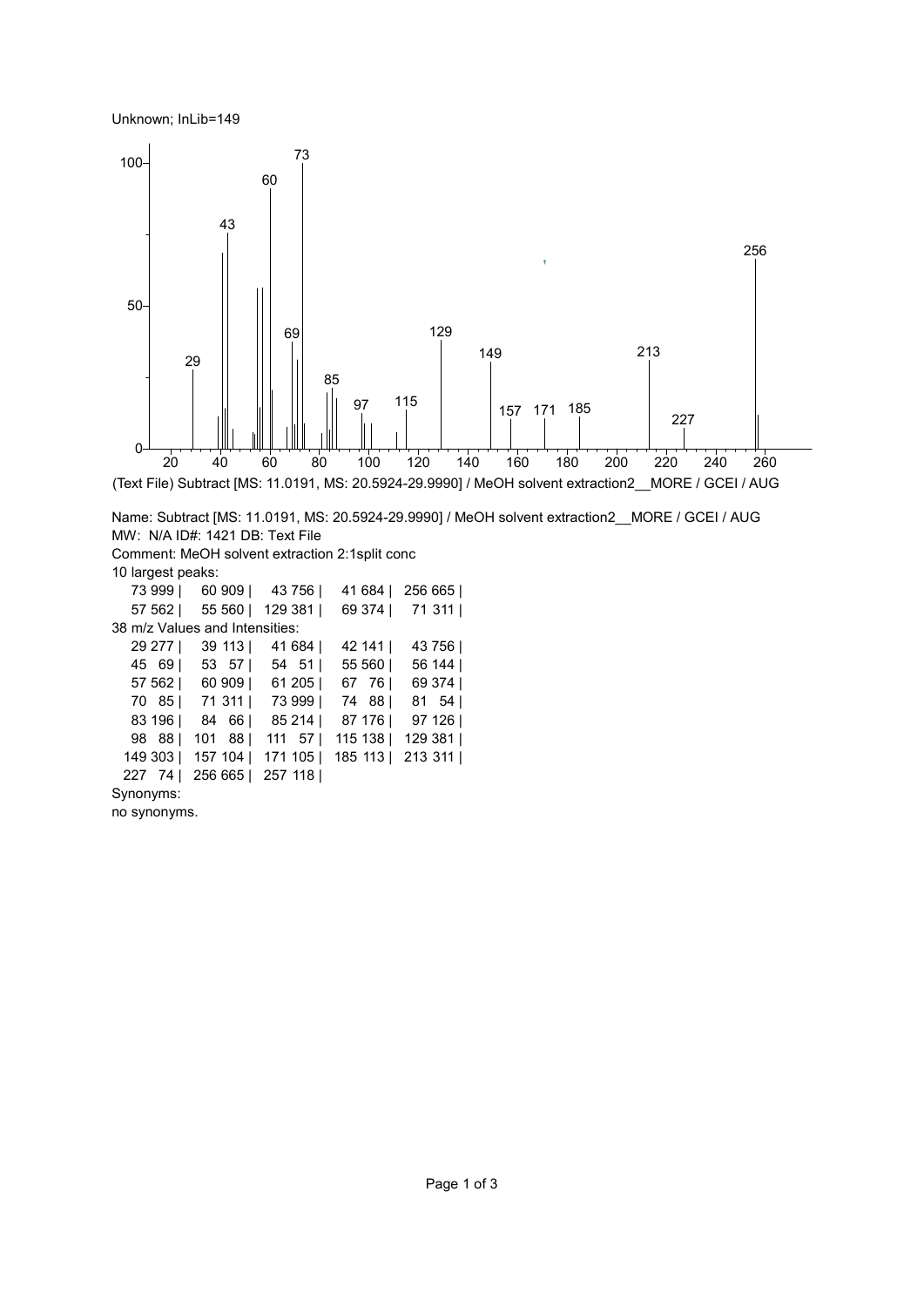





Name: n-Hexadecanoic acid Formula: C<sub>16</sub>H<sub>32</sub>O<sub>2</sub> MW: 256 Exact Mass: 256.24023 CAS#: 57-10-3 NIST#: 428595 ID#: 3180 DB: replib Other DBs: Fine, TSCA, RTECS, EPA, HODOC, NIH, EINECS, IRDB Contributor: MASS SPECTROSCOPY SOC. OF JAPAN (MSSJ); Used with permission, courtesy of Funatsu Laboratory, University of Tokyo.The copyright reserved by Funatsu Laboratory. Related CAS#: 60605-23-4; 116860-99-2; 212625-86-0 InChIKey: IPCSVZSSVZVIGE-UHFFFAOYSA-N Non-stereo 10 largest peaks: 43 999 | 73 930 | 41 897 | 60 868 | 256 820 | 57 728 | 55 702 | 29 437 | 69 420 | 71 375 | 122 m/z Values and Intensities: 14 13 | 15 13 | 29 437 | 30 10 | 31 21 | 32 58 | 39 182 | 40 44 | 41 897 | 42 220 | 43 999 | 44 45 | 45 104 | 50 5 | 51 10 | 52 7 | 53 69 | 54 66 | 55 702 | 56 213 |

57 728 | 58 38 | 59 46 | 60 868 | 61 221 |